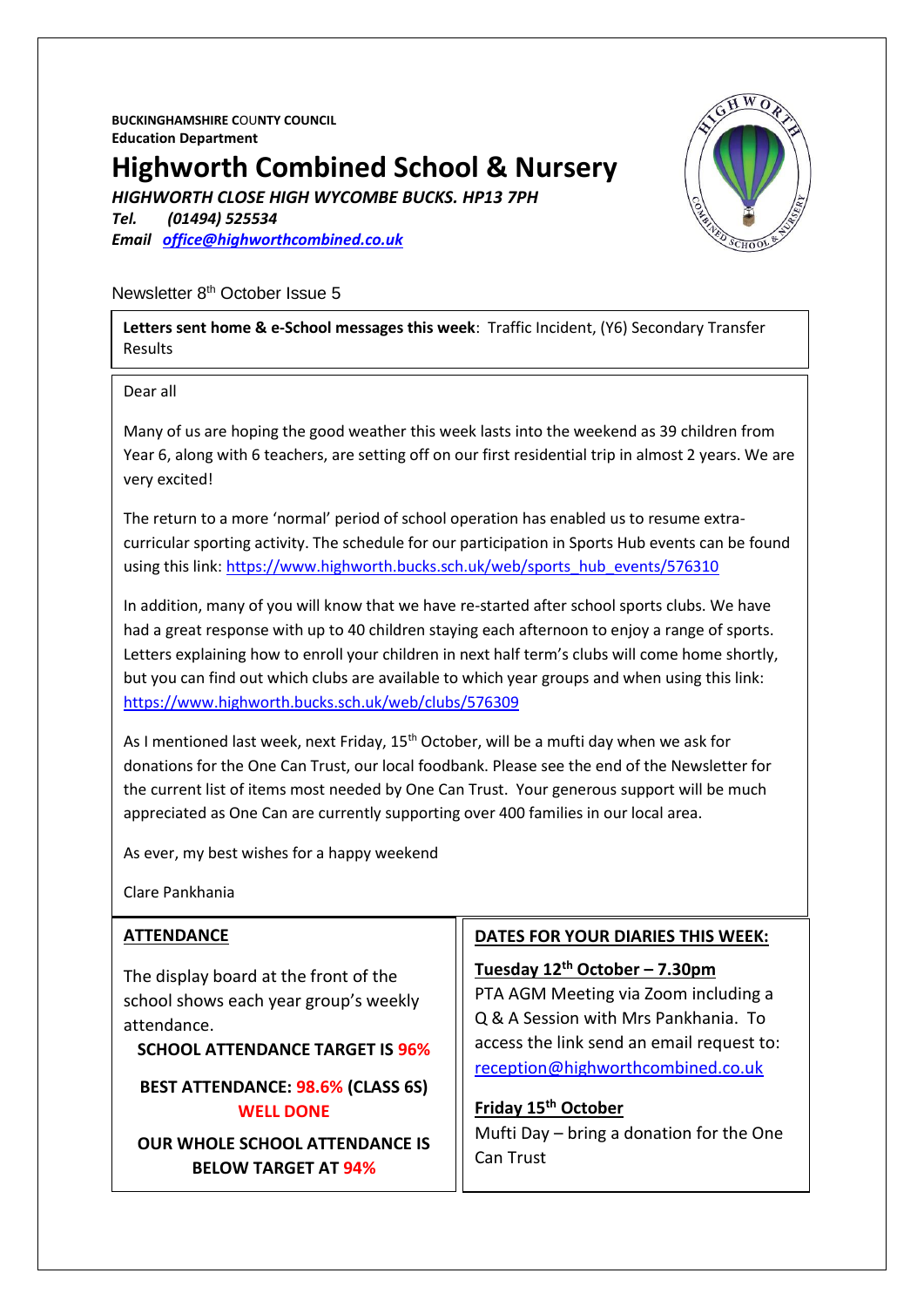# **PARENT ZONE**